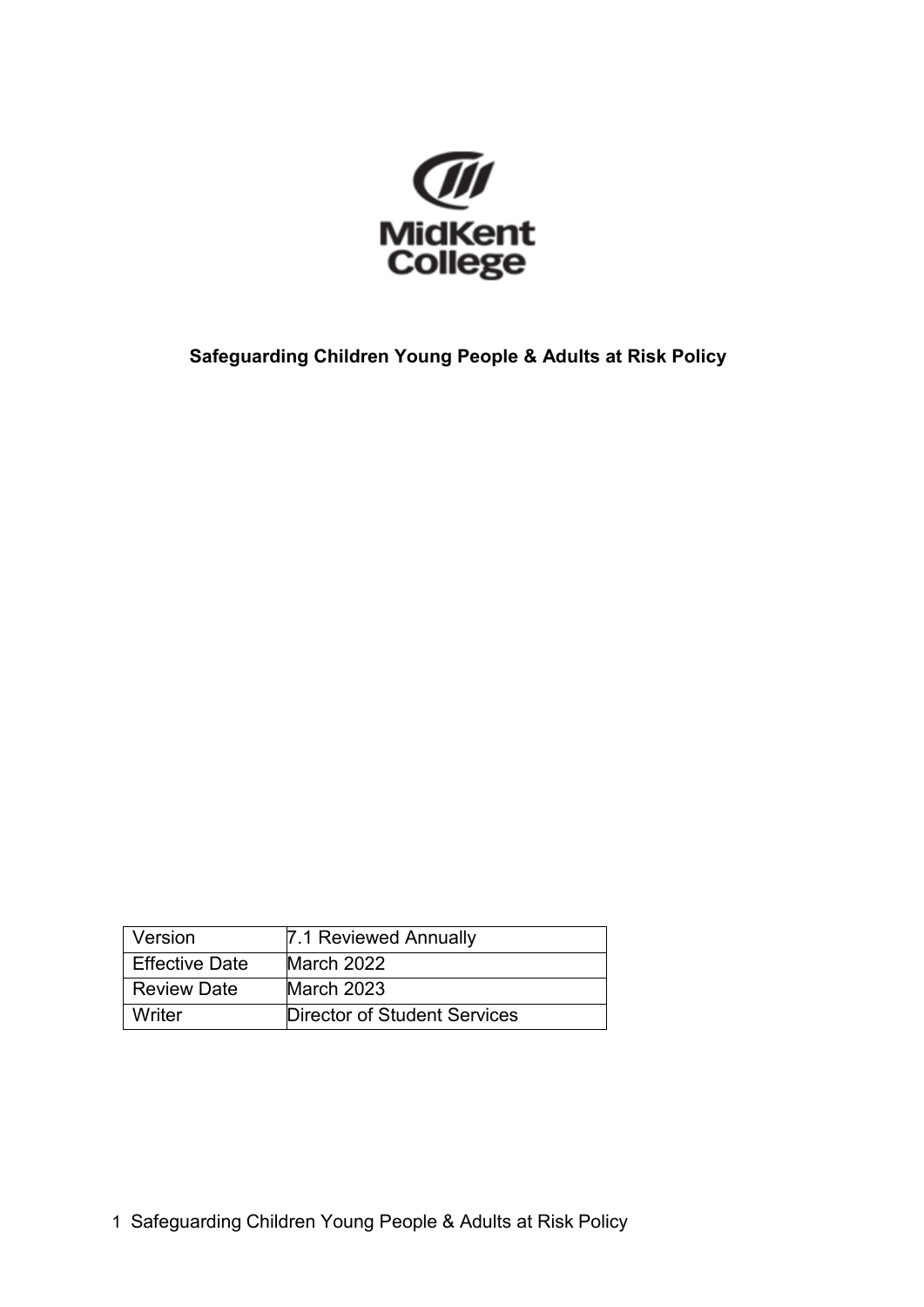# **Our Safeguarding policy**

This policy applies to all staff, including senior managers, the board of governors, paid staff, volunteers and sessional workers, agency staff, students or anyone working on behalf of MidKent College.

# **The purpose of this policy:**

- To protect children and young people who receive MidKent College's services.
- To provide staff and volunteers with the overarching principles that guide our approach to safeguarding and child protection;

MidKent College believes that a child or young person should never experience abuse of any kind. We have a responsibility to promote the welfare of all children and young people and to keep them safe. Safeguarding incidents and/or behaviours can be associated with factors outside the College and/or can occur between children outside of the College. All staff, but especially the Designated Safeguarding Lead, should be considering the context within which such incidents and/or behaviours occur. This is known as **contextual safeguarding**, which simply means assessments of children and young people should consider whether wider environmental factors are present in the child or young person's life that are a threat to their safety and/or welfare.

## **Legal Framework**

This policy has been drawn up on the basis of law and guidance that seeks to protect children, namely:

- Children Acts 1989 and 2006
- The Education Act 2011
- United Convention of the Rights of the Child Sept 1990
- Data Protection Act 2018
- Human Rights Act 1998
- Sexual Offences Act 2003
- What to do if you are worried a child is being abused (March 2015)
- Keeping Children Safe in Education: Statutory guidance for schools and college (September *2021*)
- Sexual Violence and Sexual Harassment between children in schools and colleges (2021)
- Counter-Terrorism and Security Act 2015
- Revised *Prevent* Duty Guidance: for England and Wales (Home Office April 2021)
- Working Together to Safeguard Children July 2018
- Protection of Freedoms Act 2012
- Children and Families Act 2014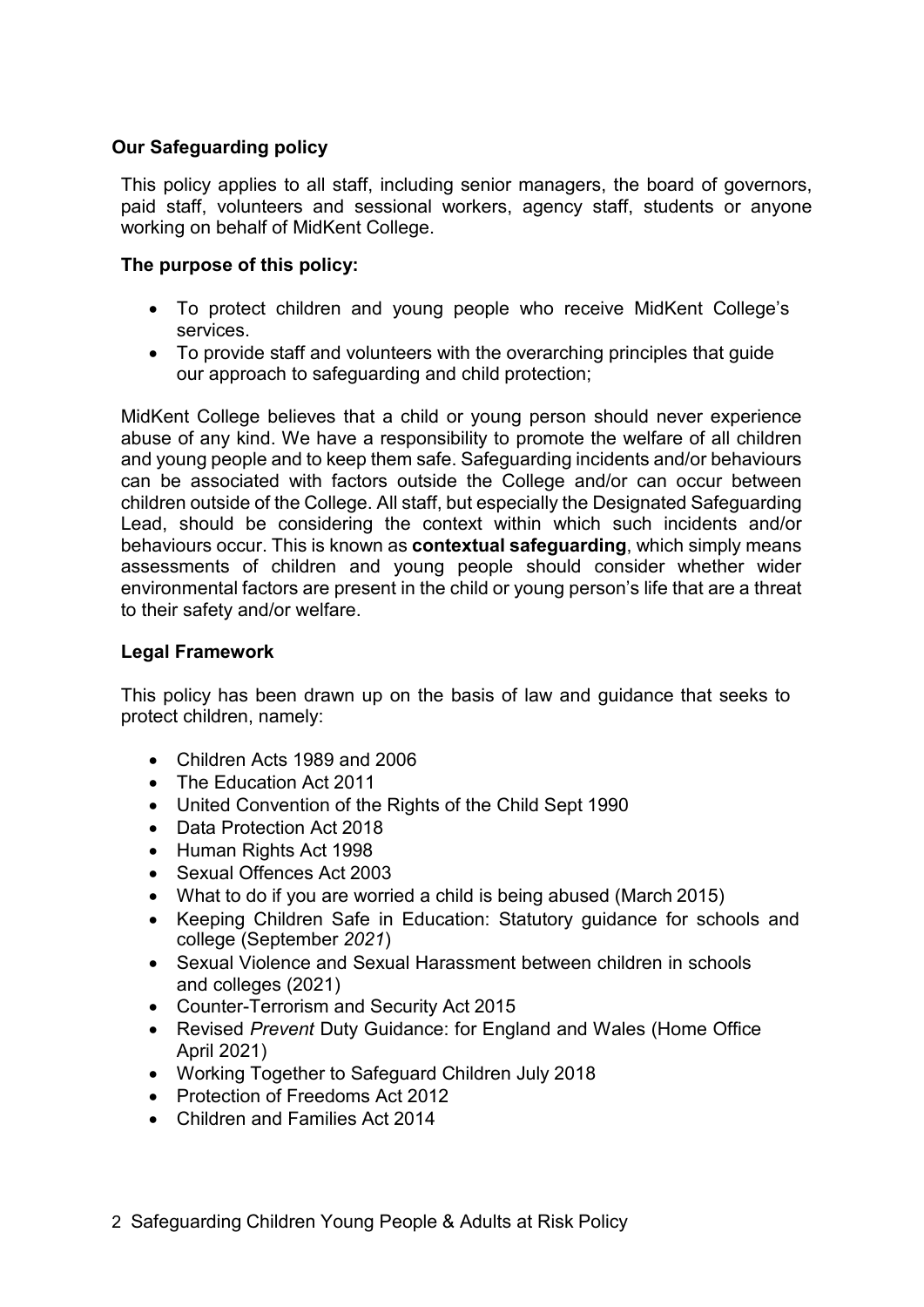- Special Educational Needs and Disability (SEND) code of practice: 0-25 years – Statutory Guidance for organisations which work with and support children and young people who have special educational needs or disabilities; HM Government Jan 2015
- Police Act 1997 (Protection of Vulnerable Adults) Regulations 2013
- Safeguarding Vulnerable Groups Act 2006
- Mental Capacity Act 2019
- Information Sharing: Advice for practitioners providing safeguarding services to children, young people, parents and carers; HM Government July 2018

### **This policy should be read alongside our policies on:**

- Student Behaviour & Disciplinary
- Student Wellbeing, Mental Health & Fitness to Study
- Access, Visitors and Speakers
- Complaints
- Equality, Diversity and Inclusion
- Data Protection
- Whistleblowing
- Health and Safety
- Radicalisation & Prevent
- Admissions
- E-safety

#### **We recognise that:**

- The welfare of the child and young people is paramount, as enshrined in the Children Acts 1989 and 2006
- All children, regardless of age, disability, gender, racial heritage, religious belief, sexual orientation or identity, have a right to equal protection from all types of harm or abuse
- Some children and young people are additionally vulnerable because of the impact of previous experiences, their level of dependency, communication needs or otherissues
- Working in partnership with children, young people, their parents, carers and other agencies is essential in promoting young people's welfare.

### **We will seek to keep children and adults at risk safe by:**

- Valuing them, listening to and respecting them
- Actively promoting an inclusive student culture where students feel safe to report concerns, have a clear awareness of safeguarding risks (including online safety and peer on peer abuse issues), and understand how to report concerns
- Appointing a Designated Safeguarding Lead (DSL) for children and young people, Designated Safeguarding staff and a Lead Governor for
- 3 Safeguarding Children Young People & Adults at Risk Policy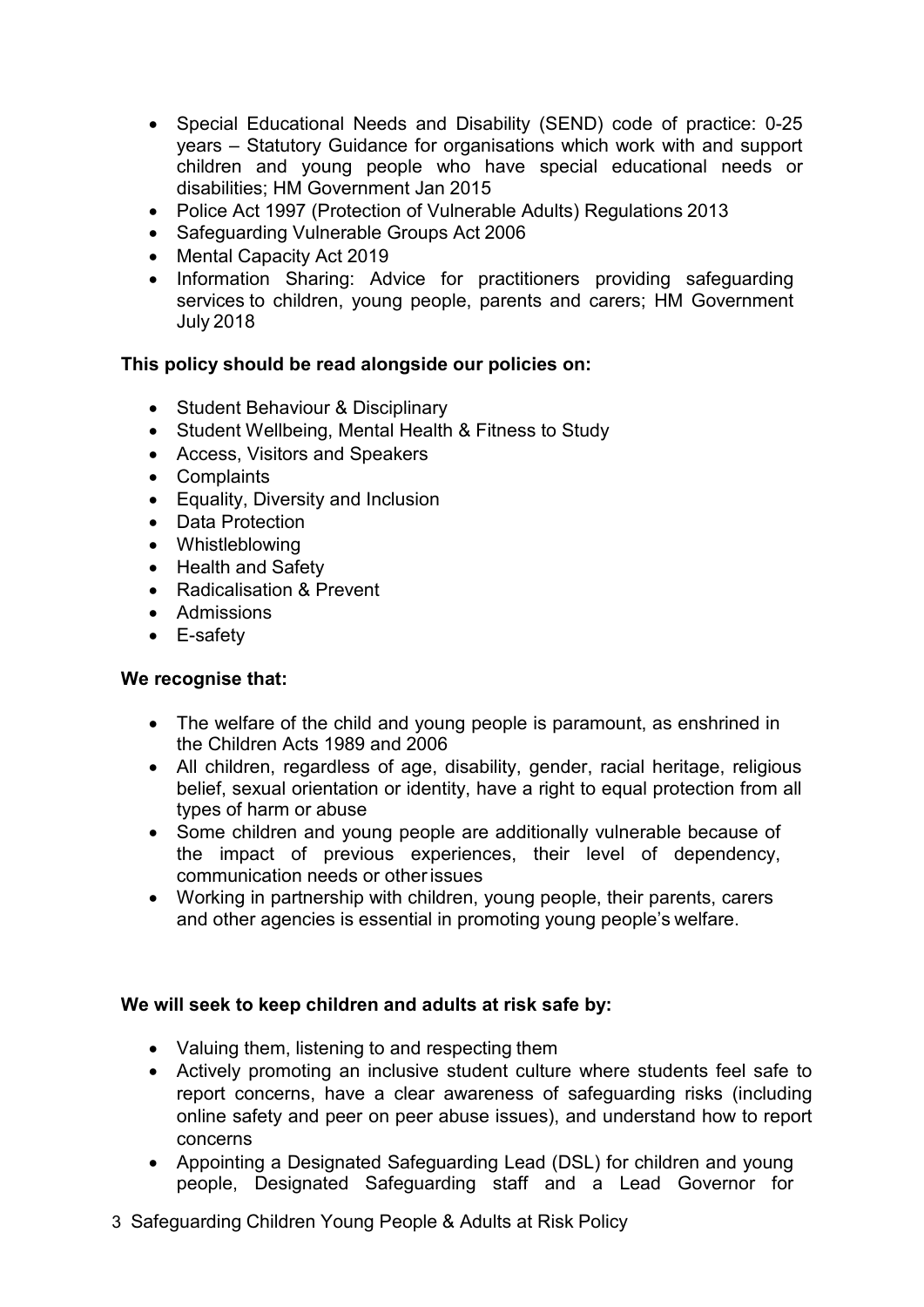safeguarding

- Adopting and publishing child protection and safeguarding practices through procedures and a code of conduct for staff and volunteers
- Developing and implementing an effective e-safety policy and related procedures
- Providing effective management for staff and volunteers through supervision, support, training and quality assurance measures
- Promoting Safer recruitment practices and recruiting staff and volunteers safely, ensuring all necessary checks and due diligence are carried out prior to employment
- Recording and storing information professionally and securely, and sharing information about safeguarding and good practice with children, young people, theirfamilies, staff and volunteers via leaflets, posters, oneto-one discussions
- Using our safeguarding procedures to share concerns and relevant information with agencies who need to know, and involving children, young people, parents, families and carers appropriately
- Using our procedures to manage any allegations against staff and volunteers appropriately
- Creating and maintaining an anti-bullying environment and ensuring that we have a policy and procedure to help up deal effectively with any bullying that does arise
- Ensuring that we have effective complaints and whistleblowing measures in place
- Ensuring that we provide a safe physical environment for our children, young people, staff and volunteers, by applying health and safety measures in accordance with the law and regulatory guidance.
- Presenting and promoting the policy, practices and procedures to all stakeholders; including the employers of apprentices, students and employers supporting industry placements
- Ensuring that the policy is accessible to all, including public access via college website
- Promoting the policy, safeguarding processes and responsibilities as part of staff, contractor, volunteer and apprentice employer induction; including access to training and how to raise concerns
- Ensuring that Staff complete regular comprehensive mandatory training, including promoting and implementing the policy and procedures, and that they fully understand their responsibilities and those of stakeholders
- Ensuring that all students, apprentices and their employers remain engaged with the policy and safeguarding processes, including regular workplace reviews with apprentices and employers that include continued focus on wellbeing
- Maintaining accurate and detailed records of all safeguarding incidents and concerns
- Ensuring robust governance of the safeguarding policy, procedures and practices is in place and effectively monitored by the Safeguarding **Committee**
- 4 Safeguarding Children Young People & Adults at Risk Policy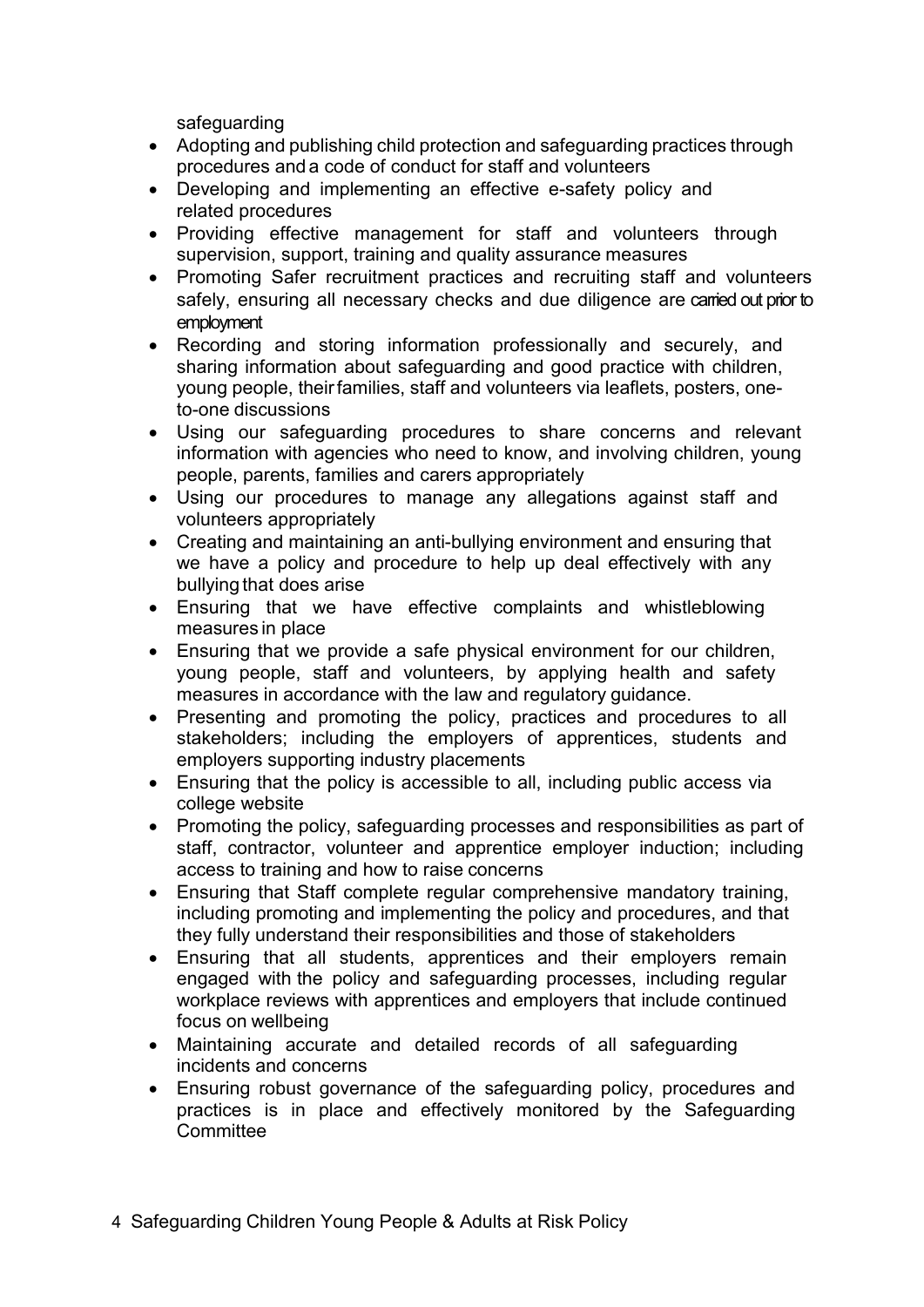The College works closely with the three safeguarding partnerships – Health, Police and Social Services. The College undertakes to refer concerns that a child or adult might be at risk of significant harm to the appropriate agencies as agreed with the Safeguarding Children Multi-agency Partnership (SCMP).

The College will notify appropriate agencies if there is an unexplained absence of a child who is the subject of a Child Protection Plan. The College will also notify agencies if any young person under the age of 18 is missing from education. This also applies to adults if there is a significant concern for their safety and wellbeing.

The College will work collaboratively with relevant agencies in their enquiries regarding child protection matters, including attendance at case conferences and core groups.

## **Reporting and dealing with Allegations of Abuse against members of staff**

The College accepts that there is a risk in all educational institutions that a member of staff may seek to cause harm to children or adults at risk within their institution. In accordance with updates to Keeping Children Safe in Education in Sept 2021, any allegation or concern regarding a member of staff (including low-level concerns) should be reported immediately to the Principal, or if the Principal is not available, to the Senior DSL who will then act to deal with any immediate risk and report the allegation or concern to the Principal at the earliest opportunity. The Principal and/or Senior DSL should make an initial assessment to decide whether the allegation warrants further investigation or disciplinary action. **Where the allegation is considered to be either a potential criminal act or indicates that the child has suffered, is suffering or is likely to suffer significant harm, the matter should be reported immediately to the LADO**.

Where further investigation is required, the Principal should appoint an investigating officer. Suspension of staff should not be automatic, but reasonable precaution should be taken to ensure the safety of all students as a priority. Any action against a member of staff (including suspension without prejudice pending investigation) should be undertaken in consultation with the Director of People directly.

### **Criminal Investigation**

Whether involving students or staff, in instances where the concern is serious enough to warrant police involvement, either by liaison with the College or otherwise, the College will not undertake independent investigations of any allegations of criminal activity or form any judgements until after the conclusion of any police or criminal investigations, unless with the explicit agreement of the police.